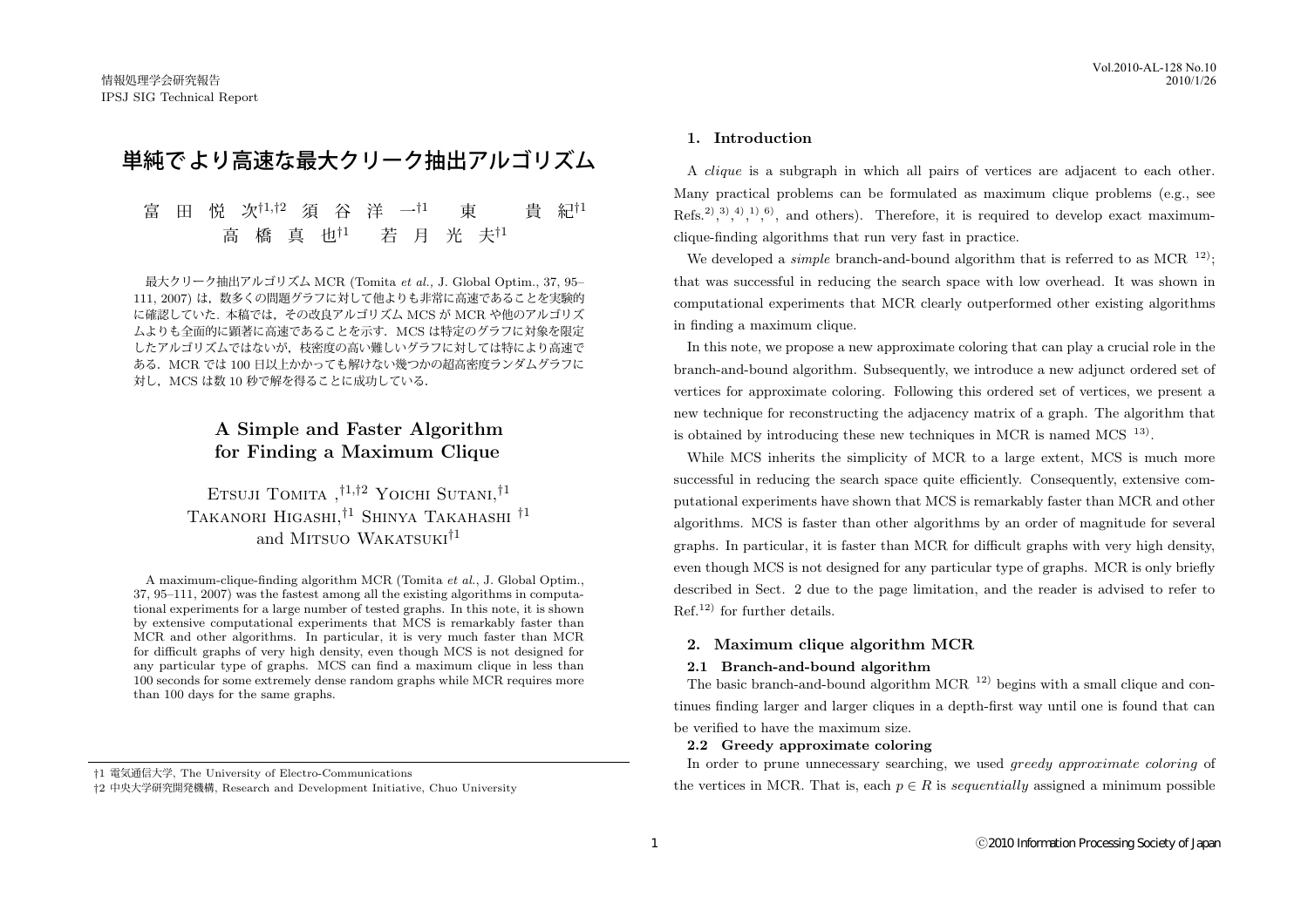positive integer value  $No[p]$ , called the *Number* or *Color* of p, such that  $No[p] \neq No[r]$ if  $(p, r) \in E$ . Consequently, we have that  $\omega(R) \leq \text{Max}\{N_o[p]|p \in R\}$ .

Hence, if  $|Q| + \text{Max}\{No[p] | p \in R\} \leq |Q_{max}|$  holds, we need not continue the search for *R*.

After *Numbers* (*Colors*) are assigned to all vertices in *R*, we sort the vertices in ascending order with respect to their *Numbers*. We refer to the numbering and sorting procedure as NUMBER-SORT <sup>12)</sup>. In each step, select a vertex  $p$  in  $R$ , beginning from the last (right) vertex and ending at the first (left) vertex.

# **2.3 Initial sorting and initial numbering**

In the first stage of algorithm  $MCO<sup>{10}</sup>$ , which is a predecessor of MCR, vertices are sorted in descending order with respect to their degrees and are assigned simple initial *Numbers*. At the beginning of MCR, vertices are sorted and assigned initial *Numbers* in a similar but more sophisticated manner.

#### **3. New algorithm**

#### **3.1 New approximate coloring**

Approximate coloring is generally quite effectively used in branch-and-bound algorithms for finding a maximum clique. In this note, we propose a new approximate coloring following greedy approximate coloring in Sect. 2.2.

Because of the *bounding condition* mentioned in Sect. 2.2, if  $No[r] \leq |Q_{max}| - |Q|$ , then it is not necessary to search from vertex *r*. The number of vertices to be searched can be reduced if the *Number No*[*p*] of vertex *p* for which  $No[p] > |Q_{max}| - |Q|$  can be made less than or equal to  $|Q_{max}| - |Q|$ . When we encounter such vertex p with  $No[p] > |Q_{max}| - |Q|$ , we attempt to change it's *Number* in the following manner. Let  $No_p$  denote the original value of  $No[p]$ .

#### [Re-NUMBER *p*]

0) Let  $No<sub>th</sub> := |Q<sub>max</sub>| - |Q|$ . ( $No<sub>th</sub>$  stands for  $No<sub>threshold</sub>$ .)

1) Attempt to find a vertex *q* in  $\Gamma(p)$  such that  $N o[q] = k_1 \leq N o_{th}$ , with  $|C_{k_1}| = 1$ .

2) If such *q* is found, then attempt to find *Number k*<sup>2</sup> such that no vertex in *Γ*(*q*) has *Number k*2.

3) If such number  $k_2$  is found, then Re-Number *q* and *p* so that  $N \circ q \mid q = k_2$  and

#### $No[p] = k_1.$

(If no vertex *q* with *Number k*<sub>2</sub> is found, nothing is done.)

When the vertex *q* with *Number*  $k_2$  is found,  $N_o[p]$  is changed from  $N_{o_p}$  to  $k_1$  $(*N*<sub>0</sub><sub>th</sub>)$ ; thus, *it is no longer necessary to search from p.* 

The conventional greedy approximate coloring in Sect. 2.2 followed by the above Re-NUMBER constitutes our new approximate coloring. The new approximate coloring followed by sorting of vertices in ascending order with respect to their *Numbers* is named Re-NUMBER-SORT. We employ the new procedure Re-NUMBER-SORT instead of the procedure NUMBER-SORT used in MCR in order to make more effective use of the bounding condition.

#### **3.2 Adjunct ordered set of vertices for approximate coloring**

The application of *Re-NUMBER*, which is described in Sect. 3.1, changes the *Numbers* of the vertices, thereby making the vertices disordered with respect to their degrees. We can reduce the search space by *sorting* vertices in *R in descending order with respect to their degrees*. However, the sorting of vertices is a computational burden and reduces the overall running time only for *dense* graphs <sup>9</sup>. So, in addition to the ordered set *R* of vertices, we simply introduce a particular *adjunct ordered set V<sup>a</sup>* of vertices that preserves the order of the vertices sorted in descending order with respect to their degrees *in the first stage*. We apply the procedure Re-NUMBER-SORT to the vertices in  $V_a$ , begining from the first (left) vertex and ending at the last (right) vertex. Thus, we can avoid the undesirable effect of Re-NUMBER.

#### **3.3 Reconstruction of the adjacency matrix**

Each graph is stored as an adjacency matrix in the computer memory. Sequential numbering in Re-NUMBER-SORT is carried out according to the initial order of vertices in the adjunct ordered set  $V_a$ , as described in Sect. 3.2. Taking this into account, we *rename* the vertices of the graph and *reconstruct* the adjacency matrix so that the vertices are *consecutively ordered* in a manner identical to *the initial order of vertices* obtained at the beginning of MCR. The above-mentioned reconstruction of the adjacency matrix results in a more effective use of the cache memory since it facilitates the use of localized memory.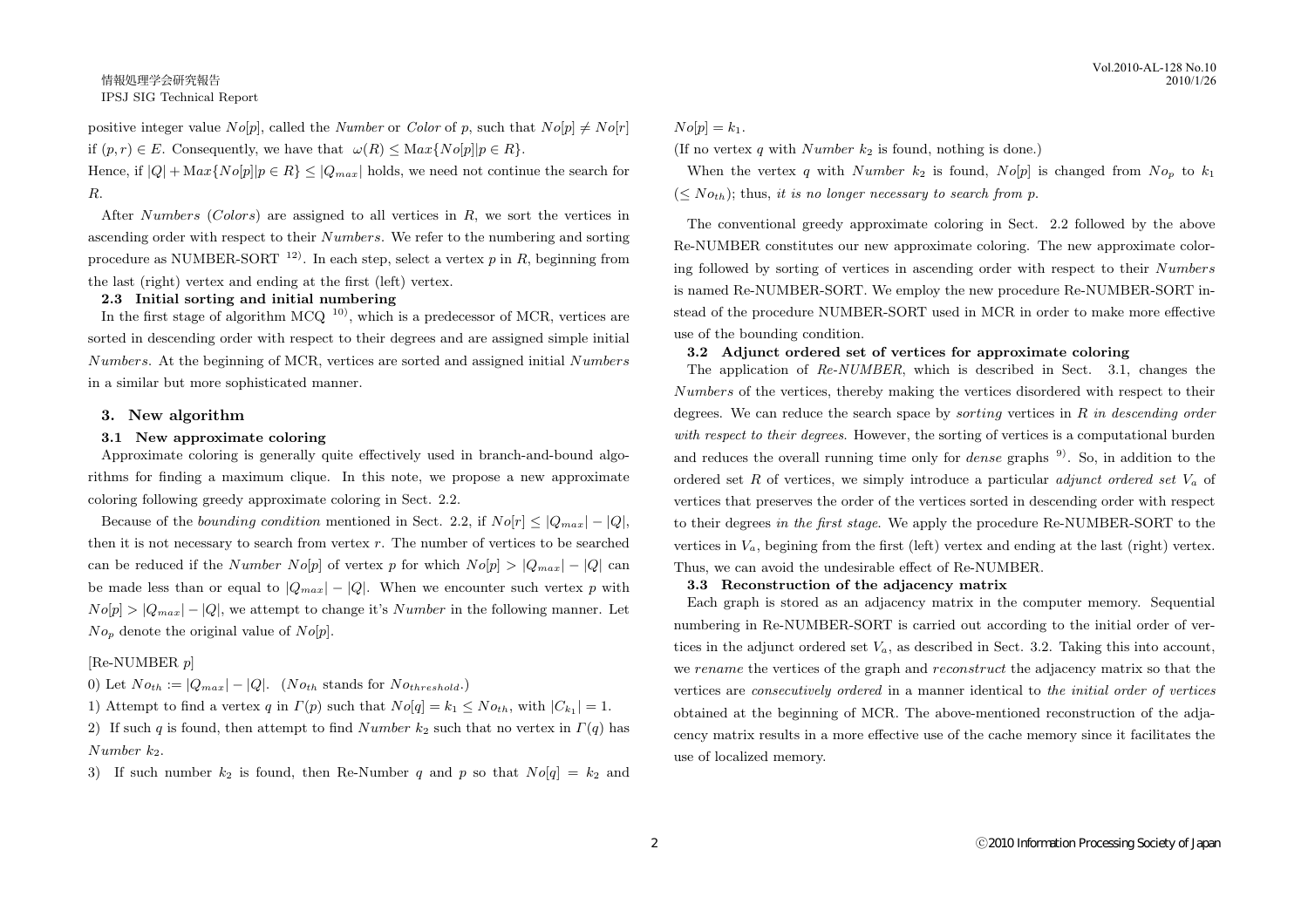## **3.4 Algorithm MCS**

The new algorithm obtained by introducing the techniques described in Sects. 3.1–3.3 in MCR is named MCS.

## **4. Computational experiments**

We carried out computational experiments in order to demonstrate the overall superiority of MCS over MCR. Both MCR and MCS were implemented in exactly the same manner in the programming language C. The computer used, which had a Linux operating system, is described in Appendix. We also executed the DIMACS benchmark program dfmax  $5$ , as a standard. The computation times for other algorithms are calibrated using the ratios as shown in Appendix.

It is confirmed that we are successful in *further reducing the search space* quite efficiently with *low overhead* and hence we have the following results  $13$ .

#### **4.1 Results for random graphs**

Random graphs are generated for each pair of *n* (number of vertices) and *p* (edge probability) listed in Table 1. The average CPU times [sec] required to solve these graphs when using dfmax, MCR, and MCS are listed in Table 1.

The calibrated CPU time for New  $7$ ) is also listed for reference. The boldface entries indicate the fastest time in the row. In Table 1, it is observed that MCS is faster than MCR for all graphs. MCS is particularly faster than MCR for dense graphs. MCS is the fastest for all the random graphs listed in Table 1. For the graphs with  $p > 0.99$  in Table 1, MCS is faster than MCR by a factor of greater than  $100,000$  ( $10^5$  seconds  $\simeq$ 1.16 days, and  $10^7$  seconds  $\simeq$  116 days).

### **4.2 Results for DIMACS benchmark graphs**

Table 2 lists the CPU times required by MCS and other algorithms to solve the DI-MACS benchmark graphs <sup>5)</sup>. The boldface entries indicate the fastest time among the times obtained within the time limits in the row. From this table, it is confirmed that MCS is almost always faster than MCR and the other algorithm in Table 2.

MCS is almost always considerably faster than COCR, MIPO, SQUEEZE, Target, and ILOG  $^{8)}$  (see Table 4 in Ref.<sup>12)</sup>).

Table 1. CPU time [sec] for random graphs

| Graph            |                  |          | dfmax                 | $_{\rm MCR}$          | $_{\rm MCS}$                      | New               |
|------------------|------------------|----------|-----------------------|-----------------------|-----------------------------------|-------------------|
| $\boldsymbol{n}$ | $\boldsymbol{p}$ | $\omega$ | $\mathrm{Ref.}^{5)}$  | Ref. <sup>12</sup>    | ${\rm Ref.}^{13)}$                | Ref. <sup>7</sup> |
|                  | 0.9              | 29-32    | 3.67                  | 0.038                 | $\circ$<br>0.013                  | 0.663             |
| 100              | 0.95             | 39-48    | 23.736                | 0.011                 | 0.003<br>$\circ$                  | 0.196             |
|                  | 0.98             | 56-68    | 26.5401               | 0.0012                | 0.0009                            |                   |
|                  | 0.8              | 23       | 6.88                  | 0.55                  | $\circ$<br>0.23                   |                   |
| 150              | 0.9              | 36-39    | 1058.96               | 5.26                  | $\circ$<br>1.00                   |                   |
|                  | 0.95             | 50-59    | 37,436.79             | 3.94                  | 0.35<br>$^\star$                  |                   |
|                  | 0.98             | 73-85    | $> 10^5$              | 0.243                 | 0.006<br>$\star \circ$            |                   |
|                  | 0.8              | 24-27    | 192.7                 | 12.3                  | $\circ$<br>4.5                    | 147.3             |
| 200              | 0.9              | 40-44    | $> 10^5$              | 647                   | $\circ$<br>74                     |                   |
|                  | 0.95             | 58-66    | $> 10^5$              | 1,272                 | 59<br>$\star \circ$               |                   |
|                  | 0.98             | 90-103   | $>10^5\,$             | 30.9                  | $\star\star$<br>0.2               |                   |
|                  | 0.7              | 19-21    | 26,236                | 23                    | $\ddot{\phantom{0}}$<br>12        | 121               |
|                  | 0.8              | 28-29    | $> 10^5$              | 1,264                 | $\circ$<br>394                    |                   |
| 300              | 0.9              | 49       |                       | 1,475,387             | 62,607<br>$\star \circ$           |                   |
|                  | 0.98             | 120      |                       | 284,534               | 2,623<br>$\star\star$             |                   |
|                  | 0.99             | 154      |                       | 732.49                | 0.23<br>$\star\star\star$         |                   |
| 400              | 0.99             | 188      |                       | $> 1.8 \times 10^{6}$ | $\star\star\star$<br>1,030        |                   |
|                  | 0.6              | 17       | 242                   | 63                    | 40<br>$\bullet$                   | 183               |
| 500              | 0.7              | 22-23    | 24,998                | 3,268                 | 1,539<br>$\circ$                  |                   |
|                  | 0.994            | 263      | $> 1.5 \times 10^{7}$ | $> 10^{7}$            | 39<br>$\star\star\star\star\star$ |                   |
|                  | 0.4              | 12       | 33.3                  | 16.1                  | 13.2                              | 23.2              |
|                  | 0.5              | 15       | 1,107                 | 395                   | 290                               |                   |
| 1,000            | 0.6              | 19-20    | 106,776               | 24,986                | 15,317                            |                   |
|                  | 0.66             | 23       |                       | 555,089               | 275,964<br>$\circ$                |                   |
|                  | 0.998            | 618      |                       | $> 10^{7}$            | $\star\star\star\star\star$<br>46 |                   |
| 1,500            | 0.999            | 997      |                       | $> 1.8 \times 10^{6}$ | $\star\star\star\star\star$<br>13 |                   |
| 2,000            | 0.9995           | 1,453    |                       | $> 10^{7}$            | $\star\star\star\star\star$<br>61 |                   |
| 10,000           | 0.1              | $7 - 8$  | 137                   | 100                   | 60                                |                   |
|                  | 0.2              | 10       | 9,417                 | 8,055                 | 4,389                             |                   |

Entries marked **\*\*\*\*\***, **\*\*\***, **\***\*\*, **\***o, **\***, ○, and · are respectively at least 100,000, 1,000, 100, 20, 10, 2, and 1.5 times faster than any of the others in the same row.

# **5. Concluding remarks**

Our new algorithm, MCS, retains the *simplicity* of our earlier algorithms and it runs remarkably faster than MCR and the other existing algorithms. Some theoretical analysis of maximum-clique-finding algorithms is on the way based upon  $Ref.<sup>11</sup>$ .